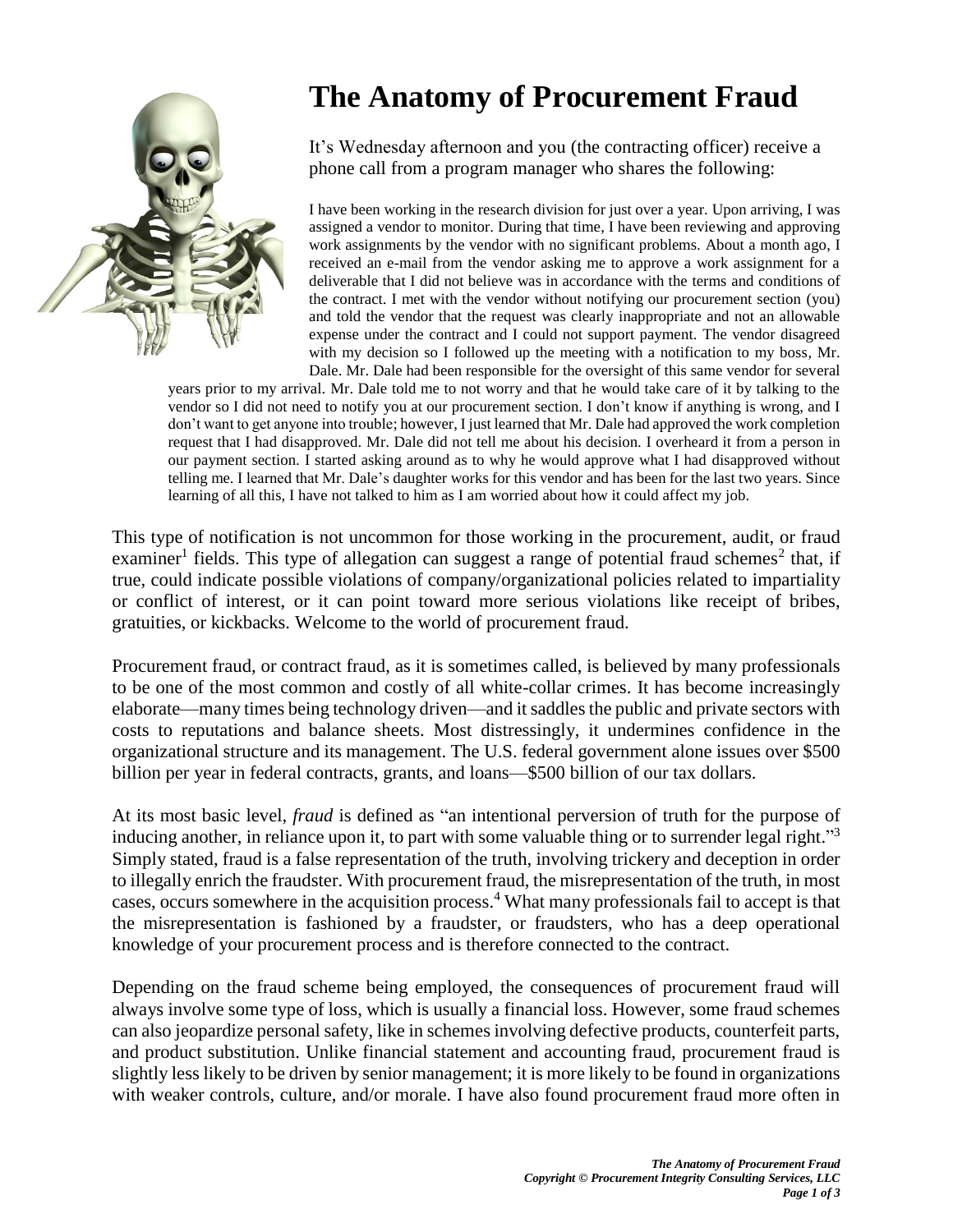companies that are more geographically remote, where divisions, operations, and processes are not central to a company's main business, and in places where the "tone at the top" is not effectively communicated. Procurement fraud prevention is a significant challenge for multinational companies since they often operate in regions and industries around the world where the local business environment and culture are permissive or where fraudulent behavior may be encouraged or even required.

The search for procurement fraud can be difficult at times, as on the surface, it generally only leaves faint clues or indicators<sup>5</sup> to be discovered, normally by untrained observers. On any given day, valid fraud indicators are being dismissed as administrative oversights when found in documentation, or assumed as false indicators when either observed or overheard. Many program managers and division-level management view any hint of fraud in their programs as either negatively impacting their careers or the future funding for their section. These program managers therefore continuously minimize any suggestion that fraud might exist. I am not suggesting these managers are deliberately covering up fraud; they are simply rationalizing away what they are observing. "The only thing necessary for the triumph of evil is for good men to do nothing."<sup>6</sup> Or, in our case, "The only thing necessary for the triumph of procurement fraud is for good people to report nothing."

Adding to procurement fraud's elusiveness in a significant way is the "veil of trust" the fraudster will carry with some employees of the organization being victimized. Remember, the fraudster is usually connected to the acquisition process in some way; therefore, the fraudster is currently, or has in the past, interacted at some level with the employees of the victimized organization. The degree of interaction between the fraudster and the employee reinforces this veil of trust, and therefore the fraudster is often considered to be a "trusted agent" by the same people whose trust has been violated. This "trusted agent" status highlights the peculiar dichotomy of procurement fraud: These crimes cannot succeed without trust, but neither can business.

Unlike crimes against persons and property, where the crime committed is apparent (e.g., assault, murder, vandalism, etc.), procurement fraud schemes are much more subtle. Further, during most crimes against a person or property, the criminal act is clearly understood from the beginning and the major investigative question is to identify the person who committed the crime. However, in procurement fraud, many times the person/subject is in fact known to the investigator, and the investigative question is whether the actions are a violation. Also, in procurement fraud investigations, the fraud indicators that caused the initiation of the investigation in reality are simply a lead to a totally different fraud scheme. For example, an observation of split purchases could be an indicator of a program manager circumventing higher-level review within the procurement process in order to expedite a contract action. However, in reality, the split purchase was an attempt to mask a decision to not compete a contract award after acceptance of a bribe. Many organizations have a requirement to have full and open competition for all contracts over a certain dollar value, and by splitting the order, a fraudster can stay below that threshold.

When I first started working procurement fraud investigations for the U.S. federal government, I rarely had a case involving a fraudulent cost accounting scheme. This was most likely because, as investigators, we did not understand the impact those types of schemes had on general and administrative costs to government contracts. Today, fraudulent cost accounting schemes are a normal case initiation as frequent as a bribery or kickback case.